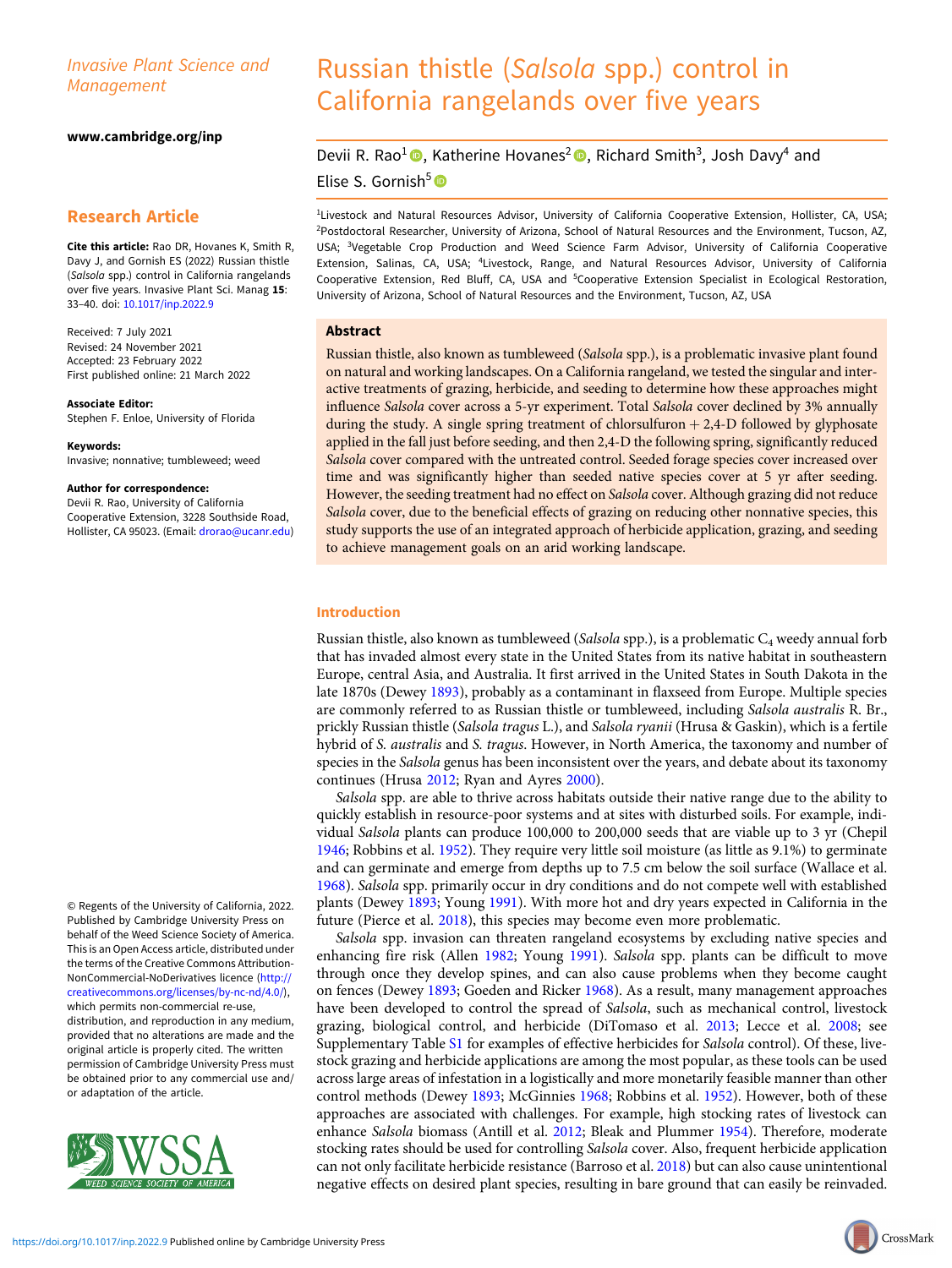#### Management Implications

With hotter temperatures and more dry years predicted for California, Salsola spp. (Russian thistle, also known as tumbleweed) has the potential to become more persistent in arid and semiarid rangelands. This has important implications for management. At sites with adequate soil cover and competition with other plants, active Salsola control may not be required, as the site may naturally transition to a more desirable vegetation state. On the other hand, control may be economically prudent on sites where Salsola persists, for example, on arid or semiarid sites with bare ground, or during extended droughts, which may become more common in the future. Additionally, if a land manager finds mature, spiny Salsola plants difficult for humans, livestock, horses, and working dogs to travel through, or if skeletons are collecting against and weakening ranch fences, this may provide further impetus to incur the cost of controlling them. Our results suggest that herbicide was the only treatment that reduced Salsola cover. Where long-term heavy grazing has occurred, reducing stocking rates to moderate levels is also expected to assist with control. Salsola spp. seeds are viable for up to 3 yr, so intense management of Salsola should be employed at least over that time frame, if a manager determines the benefit of control outweighs the cost. Because Salsola populations on rangeland can fluctuate from year to year, one approach could be to begin herbicide treatment during a year when Salsola cover is lower (and thus requires less herbicide) and continue diligent control efforts for 2 to 3 yr or until the seedbank is depleted.

One strategy to address issues associated with reinvasion after weed control is by employing an integrated pest management (IPM) approach in which multiple techniques are used in tandem (e.g., Gornish et al. [2018](#page-6-0)a). Specifically, using a combined strategy of herbicide treatment followed by seeding desirable (native or nonnative) plants (Hergert et al. [2015\)](#page-6-0) is an approach that is becoming more common in arid systems. This IPM approach can be successful, because seeded species serve to provide competitive pressure. Although the use of interactive management approaches to reduce Salsola dominance and increase native grasses has not been widely researched, a few studies have tested this approach. For example, McGinnies ([1968\)](#page-7-0) suggested that in normal rainfall years, herbicide is effective for controlling Salsola, helping to establish grass stands. However, in wetter years, McGinnies ([1968\)](#page-7-0) found that seeded grasses established well, even without herbicide application. Another study tested herbicide treatment and seeding (Antill et al. [2012](#page-6-0)), among other control strategies. Herbicide treatment provided excellent control. However, seeding was not successful. Fick et al. [\(2016](#page-6-0)) were able to control Salsola with herbicide as well. They were also able to increase native perennial grass populations through seeding and the use of small barrier structures to prevent loss of litter, seed, and soil. Although seeding was successful, it did not appear to impact Salsola density. Reducing or completely limiting grazing at sites with poor range conditions was also suggested as a method for allowing grass to recover and litter to build up in order to shade out Salsola seedlings (Antill et al. [2012](#page-6-0)).

To explore the utility of using an IPM approach to reduce Salsola cover, we conducted an experiment in a grazed California grassland. Our study included the complete crossing of three weed control approaches, including grazing, herbicide application (chlorsulfuron  $+2,4$ -D in spring, followed by glyphosate in fall and then 2,4-D the following spring), and seeding. We asked, across 5 yr, how do the singular and interactive effects of grazing, herbicide, and seeding affect (1) seeded species cover; (2) total native cover; (3) Salsola cover; and (4) total cover of other nonnative plants? We expected cattle grazing and herbicide application alone would reduce the cover of Salsola. However, we also expected the addition of seeding to enhance resistance of invasion by nonnative grasses and forbs.

# Materials and Methods

The experiment was conducted on two adjacent ranches in San Benito County, CA, located predominantly on mixed dry annual grassland. The long-term average annual precipitation (October 1937 to September 2020) at nearby Pinnacles National Park is 41.9 cm (Western Regional Climate Center [2021\)](#page-7-0). See Supplementary Figure [S1](https://doi.org/10.1017/inp.2022.9) for annual rainfall at Pinnacles National Park from 2001 through 2020 and Supplementary Figure [S2](https://doi.org/10.1017/inp.2022.9) for monthly rainfall during the years that data were collected for this project (2016 to 2020) (RAWS [2021\)](#page-7-0). Both figures are based on the hydrologic year (October 1 to September 30). Experimental plots were located across areas composed of Mocho loam, 2% to 9% slopes (fine-loamy, mixed, superactive, thermic Fluventic Haploxerolls); Docas clay loam, 2% to 9% slopes (fine-silty, mixed, superactive, calcareous, thermic Typic Xerofluvents); and Sorrento silt loam, 0% to 2% slopes (fine-loamy, mixed, superactive, thermic Calcic Haploxerolls). While there is no Range Site or Ecological Site defined for two of the three soils, the Docas clay loam 2% to 9% soil is on the Dry Loamy Range Site/ Ecological Site (NRCS [2021\)](#page-7-0). Common nonnative plants in the area included foxtail barley (Hordeum murinum L.), ripgut brome (Bromus diandrus Roth), soft chess (Bromus hordeaceus L.), red stemmed filaree [Erodium cicutarium (L.) L'Hér. ex Aiton], and summer mustard [Hirschfeldia incana (L.) Lagr.-Foss.]. Native species included Menzies' fiddleneck (Amsinckia sp.), California mustard [Guillenia lasiophylla (Hook. & Arn.) Greene], and clovers (Trifolium spp.) See Supplementary Table [S2](https://doi.org/10.1017/inp.2022.9) for a full list of species and their native status. Both ranches graze stocker cattle during the growing season. Salsola australis and S. ryanii were found in high density (60% to 80% cover) at the sites before experimental deployment.

We deployed a nested block design with a total of nine replicate blocks across two adjacent ranches in February 2016. Six replicates were on one ranch and three replicates were on the other. Each block was split in half, with one side fenced to exclude grazing and one side left unfenced to allow cattle access to the plots. We deliberately deployed blocks in areas characterized by high Salsola density. On each side, we randomly deployed a complete cross of two treatments. One treatment was herbicide application, consisting of two levels: "no" herbicide application and "yes" herbicide application. The second treatment was seeding, consisting of three levels: no seeding, seeding with forage species, and seeding with native species. Because all treatments were crossed, each side of the block had six plots, for a total of 12 plots per block (108 plots total). Each plot was 2.5 m<sup>2</sup> and a distance of 10 m separated the grazed and ungrazed treatments of each replicate. The farthest distance between replicates was 3.3 km in distance.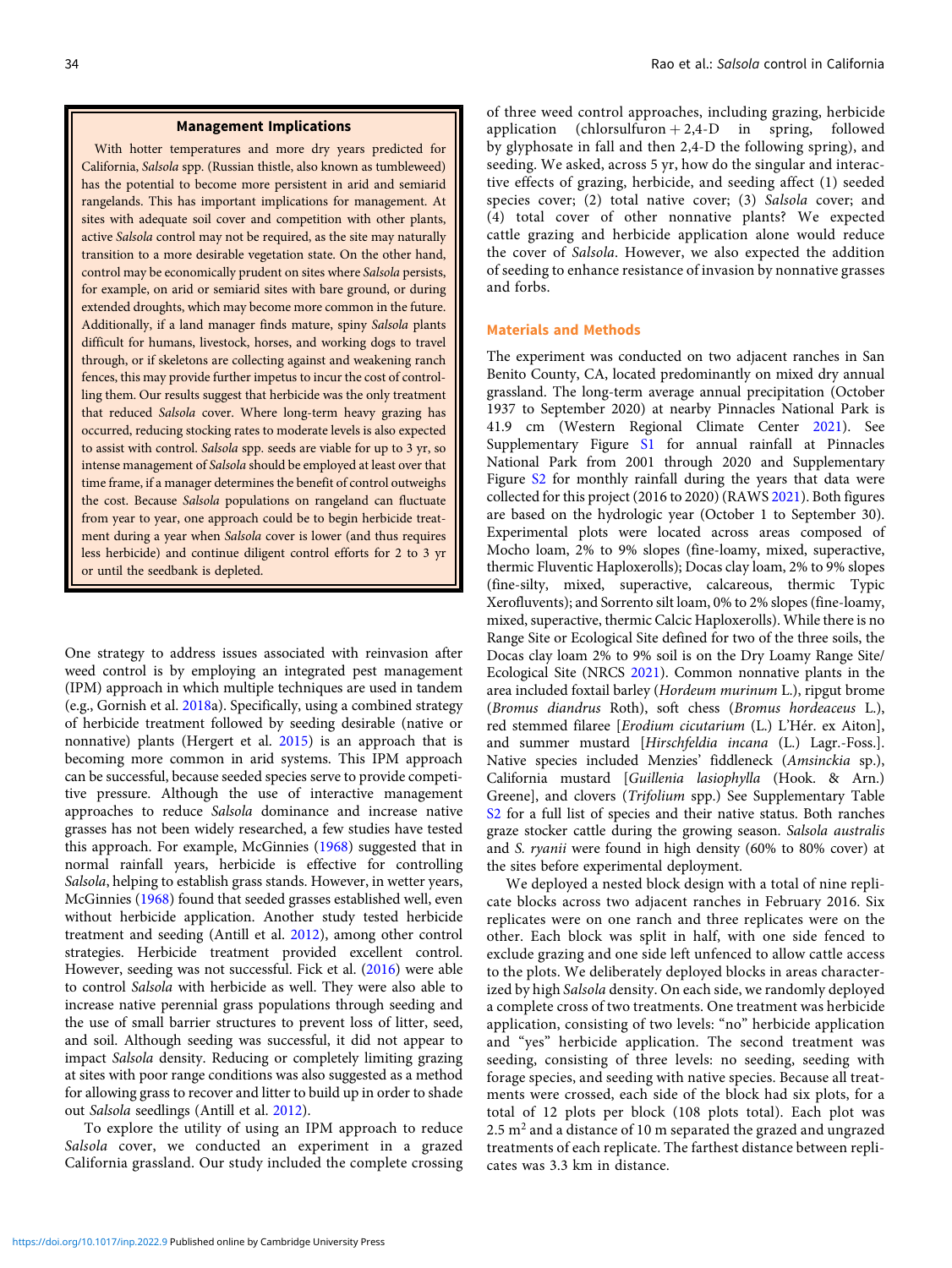#### Treatment Application

#### **Herbicide**

The herbicide treatment was applied on March 22, 2016, at one ranch and April 4, 2016, at the other, using a backpack sprayer with chlorsulfuron (Telar® XP 75% w/w, Bayer, 100 Bayer Boulevard, Whippany, NJ 07981) at 0.052 kg ai ha<sup>−</sup><sup>1</sup> combined with 2,4-D (DMA® 4 IVM 456 g l<sup>−</sup><sup>1</sup> , Corteva, Chestnut Run Plaza 735, Wilmington, DE 19805) at 2.13 kg ai ha<sup>−</sup><sup>1</sup> . We used a four-nozzle boom with TeeJet<sup>®</sup> 8005 air-induction nozzles (TeeJet Technologies, 1242 Calle Bonita, Camarillo, CA 93012) at 206.8 kPa using a backpack  $CO<sub>2</sub>$  applicator. The nozzles were spaced 29.2 cm (18.5 in.) apart. The material was applied in the equivalent of 448.8 L ha<sup>−</sup><sup>1</sup> (41 gal acre<sup>−</sup><sup>1</sup> ) of water. Herbicide was evenly sprayed across each herbicide treatment plot. Salsola plants were young, with soft leaves when treated. Grasses were green with seed heads. Plots were seeded (excluding unseeded controls) on November 8, 2016. On the same day as seeding, but just before putting down seed, 2% v/v (5.9 g ai l<sup>-1</sup>) of glyphosate (Roundup PowerMax®, Bayer) was sprayed only on herbicide treatment plots to limit competition for the native and forage mix seeding from any emerging plants. The glyphosate was applied with the same setup as described before. Plots that were not previously treated with chlorsulfuron  $+ 2,4$ -D did not receive the glyphosate application. On March 29, 2017, 1.07 kg ai ha<sup>−</sup><sup>1</sup> of 2,4-D DMA was sprayed in the herbicide treatment plots to reduce competition from forbs that had already germinated.

Grazing restrictions for the herbicides used in this study were as follows. For chlorsulfuron, there are no grazing restrictions for any livestock with application rates up to 0.052 kg ai ha $^{-1}$ , and no exclosure requirements for any animals (Anonymous [n.d.\)](#page-6-0). For 2,4-D, a maximum application rate of 2.24 kg ai ha<sup>−</sup><sup>1</sup> is allowed in grazed areas (Anonymous [2013\)](#page-6-0). For glyphosate, a maximum of 3.30 kg ai ha<sup>−</sup><sup>1</sup> is allowed on rangeland, with no required waiting period between application and grazing (Anonymous [2017\)](#page-6-0).

#### Seeding

Native plots were hand seeded with perennial grasses: blue wild-rye (Elymus glaucus Buckley; 11.2 kg ha<sup>−</sup><sup>1</sup> ), California brome (Bromus carinatus Hook. & Arn.; 11.2 kg ha<sup>-1</sup>), and Nevada blue grass (Poa secunda J. Presl; 5.6 kg ha<sup>-1</sup>). Seed from all three species were mixed and seeded together for a total seeding rate of 28 kg ha<sup>-1</sup> (Koukoura and Menke [1995\)](#page-6-0). Forage plots were hand seeded with Flecha tall fescue (Festuca arundinacea Schreb., a perennial cultivar) at a rate of 11.2 kg ha<sup>-1</sup>. The annual *B. hordeaceus* was added to the forage seeding plots in the fall of 2017 at 16.8 kg ha<sup>-1</sup>. Seeds were either procured from seed nurseries or collected by hand in the field. All seeding rates were based on bulk rates. Germination tests were not conducted.

#### Grazing

One half of each replicate was randomly fenced to prevent grazing using T-posts, hog wire, and cattle panels. Stocking rates during the experiment can be found in Supplementary Table [S3](https://doi.org/10.1017/inp.2022.9). It was clear that cattle consumed vegetation in the grazed plots. In addition to observing cattle on our plots, the ungrazed plots clearly had taller vegetation than the grazed plots. It did not appear that grazing in the seeded plots was heavier than in the rest of the field.

## Data Collection and Analysis

Each year, starting in 2016 until 2020, we collected the standard of absolute percent cover of all species in all plots (e.g., Bean et al. [2021](#page-6-0)). Percent cover was visually estimated in 1% increments within a 1-m square. We allowed for overlapping canopies and thus potentially more than 100% total cover for a given plot. Sampling occurred at the end of April each year. We visually assessed percent cover of each species, bare ground, and thatch within a  $1-m^2$  quadrat centered on the plot. Cattle dung, rocks, and sticks were considered bare ground. Salsola spp. and H. incana skeletons from prior years were considered thatch. All plant species present in the study area are listed in Supplementary Table [S2](https://doi.org/10.1017/inp.2022.9).

To determine whether seeded species successfully recruited into the treated plots, we used a linear model with seeding treatment, grazing treatment, herbicide treatment, and their interactions as predictor variables and total cover by seeded species as the response variable. Year was included as a predictor variable to test for trends in seeded species cover, and initial Salsola cover (ISC) was included as a predictor variable to account for variable initial plot conditions on seeded species recruitment.

To test the effects of the herbicide, grazing, and seeding treatments and their interactions on total native species cover, Salsola cover, and total cover by nonnative species, we used linear models with herbicide treatment, grazing treatment, seeding treatment, and their interactions as predictor variables. Year and initial Salsola cover were also included as predictor variables. Total native species cover was calculated as the cumulative percent cover of each native species present in the plots. Total cover by nonnative species was calculated as the cumulative percent cover of each nonnative species present in the plots. All native and nonnative species present in the plots are listed in Supplementary Table [S2](https://doi.org/10.1017/inp.2022.9). We did not use precipitation as a factor in our models, as preliminary analyses showed that both previous year total precipitation and current year total precipitation were not significant contributors to Salsola cover.

We performed model selection using the *dredge* function in the MUMIN package in R software v. 4.0.3 (Barton [2020](#page-6-0); Grueber et al. [2011](#page-6-0); R Core Team [2020\)](#page-7-0). The full model for each response variable included herbicide treatment, grazing treatment, seeding treatment, and their interactions, as well as year and initial Salsola cover as predictor variables. Models were ranked using a corrected Akaike information criterion (AICc), and all models with delta AICc < 2 were considered significant (Burnham and Anderson [2002](#page-6-0)). The percent cover data were not normally distributed, so all percent cover data were converted to proportion of plot covered on a scale of 0 to 1 and logit transformed before statistical analysis (Damgaard and Irvine [2019](#page-6-0)). Because statistical analyses were performed on logit-transformed data, we exponentiated model coefficients to interpret results (Damgaard and Irvine [2019\)](#page-6-0).

# Results and Discussion

Salsola spp. is a problematic invasive plant across natural and working landscapes. Employing an IPM approach is likely to demonstrate utility in reducing Salsola dominance and achieving other management goals such as reducing other undesirable nonnative species and increasing native or forage species. We tested the singular and interactive treatments of grazing, herbicide, and seeding to explore how these approaches might ultimately restrict Salsola across a 5-yr experiment.

The best-fit model for total cover by seeded species included year, initial Salsola cover, and seeding treatment  $(F(4, 535) = 35.42, P < 0.001,$  adjusted  $R^2 = 0.2034$ ). Year had an overall positive effect on total cover by seeded species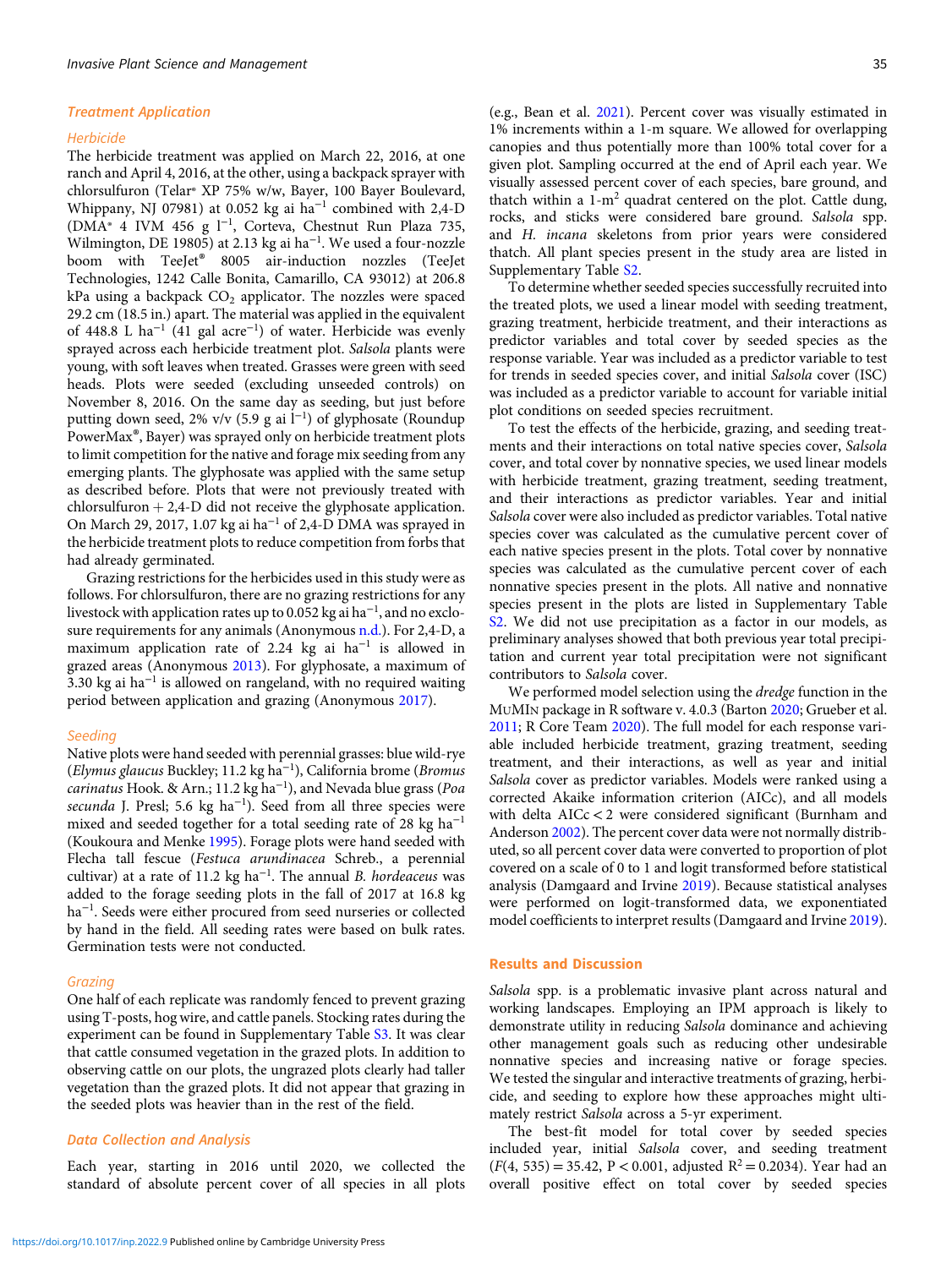<span id="page-3-0"></span>Table 1. Ranked models for total nonnative species cover.

|            |      |            | <b>Explanatory variables<sup>a</sup></b> |  |        |           |             |                  |              |
|------------|------|------------|------------------------------------------|--|--------|-----------|-------------|------------------|--------------|
| Model rank | Year | <b>ISC</b> | u                                        |  | $G^*H$ | Intercept | <b>AICc</b> | $\triangle$ AICc | Model weight |
|            | 0.23 | <b>NA</b>  |                                          |  |        | $-472.1$  | 563.4       | 0.00             | 0.438        |
| -          | 0.23 | 0.00088    |                                          |  |        | $-472.1$  | 564.3       | 0.92             | 0.299        |





Figure 1. Mean ± SE cumulative percent cover by seeded species through time across seeding treatments; untransformed data are shown. Individual percent cover of each seeded species is listed in Supplementary Table [S4](https://doi.org/10.1017/inp.2022.9). Asterisks denote significant differences among treatments within year (P < 0.05).

 $(P < 0.001)$ . Mean total cover by seeded species increased by 5.6% from 2016 to 2017, 2.8% from 2017 to 2018, and 3.19% from 2018 to 2019, and declined by 3.26% from 2019 to 2020 (Figure 1). Initial Salsola cover had a negative effect on total seeded species cover (reduced by 1%, P < 0.001; Figure 1). Plots seeded with native species had 18% less total seeded species cover  $(P < 0.01)$  and unseeded plots had 28% less total seeded species cover than plots seeded with forage species ( $P < 0.001$ ; Figure 1). Percent cover of each seeded species is listed in Supplementary Table [S4.](https://doi.org/10.1017/inp.2022.9) One seeded species (B. hordeaceus) was already present at the study site, so it was present in the plots before seeding.

Many studies suggest that including seeding in an invasive plant control program can enhance outcomes (e.g., Farrell and Gornish [2019\)](#page-6-0). In our study, the native grasses E. glaucus and B. carinatus were seeded because they are fairly robust and may compete with Salsola for space (Seabloom et al. [2003](#page-7-0)). Another native grass, P. secunda, was added to the mix because although it is a much smaller-statured grass, it may establish better and recruit more successfully long term than the other two native species in the dry local environment (R O'Dell, personal communication). Festuca arundinacea was chosen as the forage treatment because it is robust and may compete well with Salsola, considering its successful establishment and persistence in long-term studies (Davy et al. [2017\)](#page-6-0). Average rainfall at the Davy et al. ([2017](#page-6-0)) study sites was higher than at our sites, 57.9 cm compared with 41.9 cm. However, 2 of the 5 yr during their study had rainfall below 41.9 cm, making F. arundinacea a reasonable choice for our experiment. Bromus hordeaceus was chosen because it reseeds successfully on ranches in the local area. It was the most successful

of the seeded species, increasing from 1.6% cover in 2016 to 19.3 % cover in 2019 and 16.4% cover in 2020.

For total nonnative cover, two models had significant support. The best model  $(F(4, 535) = 105.9, P < 0.001,$  adjusted  $R^2 = 0.4378$ ) included year, grazing treatment, herbicide treatment, and a grazing\*herbicide treatment interaction (Table 1). Herbicide treatment did not have a significant effect on total nonnative cover  $(P = 0.48)$ , and nonnative cover increased by 26% per year (P < 0.001; Figure [2\)](#page-4-0). Nonnative cover was 27% lower overall in grazed plots compared with ungrazed plots (P < 0.001) and 31% higher in grazed plots with no herbicide treatment than in grazed plots treated with herbicide (P < 0.001; Figure [2](#page-4-0)). The next best model also included initial Salsola cover (Table 1).

For total native cover, six models had significant support (Table [2](#page-4-0)). The best model  $(F(5, 534) = 13.33, P < 0.001,$  adjusted  $R^2$  = 0.10) included year, grazing treatment, herbicide treatment, and seeding treatment (Table [2\)](#page-4-0). Total native species cover increased by 5% per year (P < 0.001). Grazed plots had 9% lower native cover than ungrazed plots ( $P < 0.001$ ). Plots with no herbicide application had 14% higher native species cover than plots with herbicide ( $P < 0.001$ ). This may be a result of overall higher cover in plots without the herbicide treatment. Native species cover was 7% lower in unseeded plots than in plots seeded with the forage species mix ( $P = 0.056$ ). Native species cover was 7% higher in plots seeded with a native species mix than in plots seeded with the forage species mix ( $P = 0.039$ ). The remaining models are listed in Table [2.](#page-4-0)

For total Salsola cover, two models were supported. The best model (F(3, 536) = 94.67, P < 0.001, adjusted  $R^2 = 0.3427$ )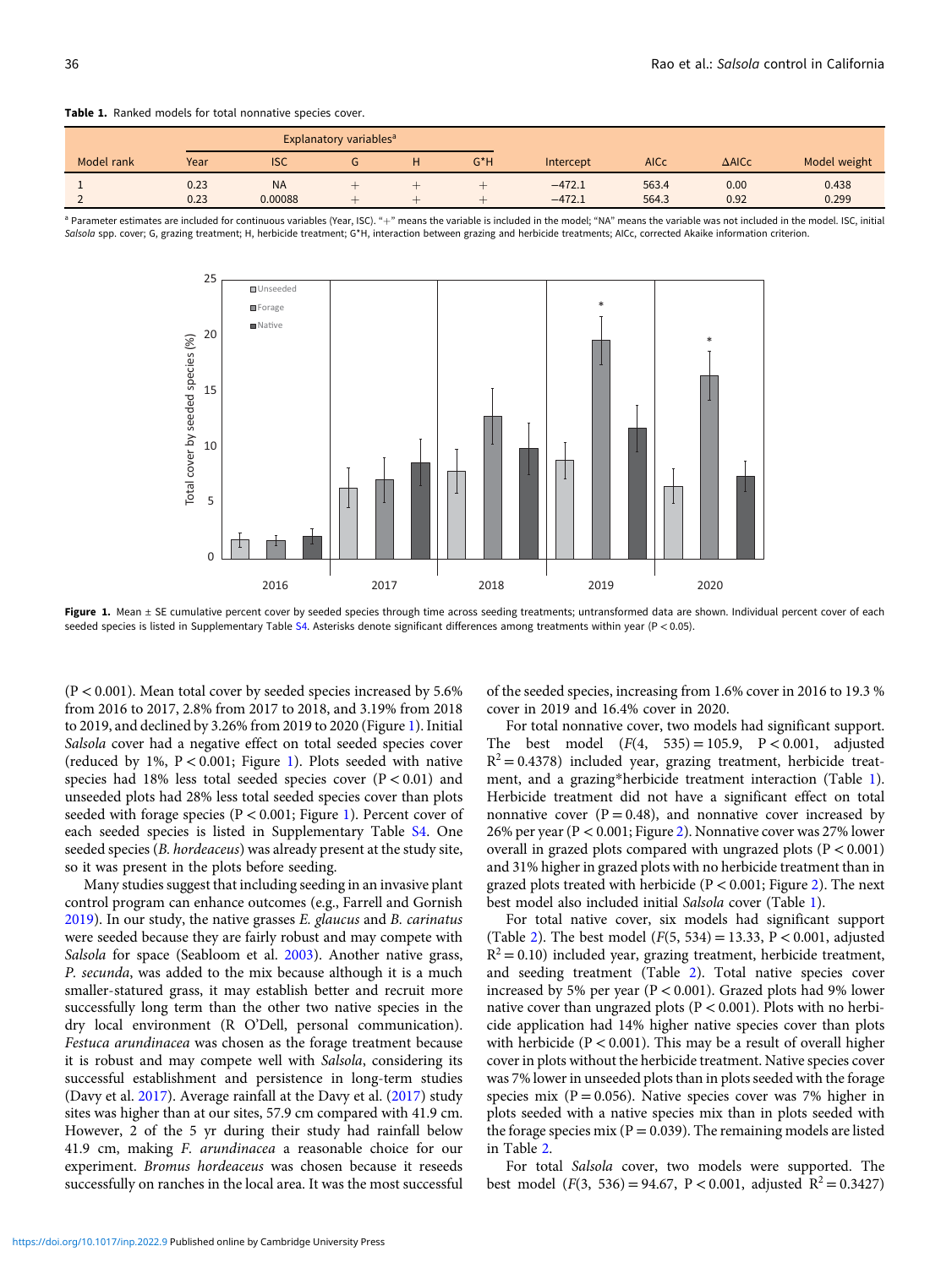#### <span id="page-4-0"></span>Table 2. Ranked models for total native species cover.

|            |       |            | <b>Explanatory variables<sup>a</sup></b> |   |   |           |              |           |             |                  |              |
|------------|-------|------------|------------------------------------------|---|---|-----------|--------------|-----------|-------------|------------------|--------------|
| Model rank | Year  | <b>ISC</b> | G                                        | н | S | $G^*H$    | $G^{\star}S$ | Intercept | <b>AICc</b> | $\triangle$ AICc | Model weight |
|            | 0.044 | <b>NA</b>  |                                          |   |   | <b>NA</b> | <b>NA</b>    | $-91.31$  | 360.1       | 0.00             | 0.161        |
|            | 0.044 | <b>NA</b>  |                                          |   |   | <b>NA</b> | $+$          | $-91.32$  | 360.3       | 0.19             | 0.147        |
|            | 0.044 | <b>NA</b>  |                                          |   |   |           | <b>NA</b>    | $-91.33$  | 360.9       | 0.83             | 0.107        |
| 4          | 0.044 | <b>NA</b>  |                                          |   |   |           | $+$          | $-91.33$  | 361.1       | 1.02             | 0.097        |
|            | 0.044 | $-0.0006$  |                                          |   |   | <b>NA</b> | <b>NA</b>    | $-91.29$  | 361.4       | 1.28             | 0.085        |
| 6          | 0.044 | $-0.0006$  | $\overline{\phantom{0}}$                 |   | ÷ | <b>NA</b> | $+$          | $-91.30$  | 361.6       | 1.53             | 0.075        |

<sup>a</sup> Parameter estimates are included for continuous variables (Year, ISC). "+" means the variable is included in the model; "NA" means variable was not included in the model. ISC, initial Salsola spp. cover; G, grazing treatment; H, herbicide treatment; S, seeding treatment; G\*H, interaction between grazing and herbicide treatments; G\*S, interaction between grazing and seeding treatments; AICc, corrected Akaike information criterion.

Table 3. Ranked models for total Salsola spp. cover.

| Explanatory variables <sup>a</sup> |          |            |           |  |           |             |                  |              |
|------------------------------------|----------|------------|-----------|--|-----------|-------------|------------------|--------------|
| Model rank                         | Year     | <b>ISC</b> |           |  | Intercept | <b>AICc</b> | $\triangle$ AICc | Model weight |
|                                    | $-0.178$ | 0.0055     | <b>NA</b> |  | 356.6     | 595.5       | 0.00             | 0.361        |
|                                    | $-0.178$ | 0.0059     |           |  | 356.5     | 595.5       | 0.11             | 0.342        |

<sup>a</sup> Parameter estimates are included for continuous variables (Year, ISC). "+" means the variable was included in the model; "NA" means variable was not included in the model. ISC, initial Salsola spp. cover; G, grazing treatment; H, herbicide treatment; AICc, corrected Akaike information criterion.



Figure 2. Mean ± SE total cumulative percent cover by nonnative species through time across grazing and herbicide treatments; untransformed data are shown. Individual percent cover of each nonnative species is listed in Supplementary Table [S5](https://doi.org/10.1017/inp.2022.9). Asterisks denote significant differences among treatments within year (P < 0.05).

included year, initial Salsola cover, and herbicide treatment (Table 3). Year had an overall negative effect on total Salsola cover (P < 0.001). Mean Salsola cover decreased by 12.81% from 2016 to 2017, 0.81% from 2017 to 2018, 0.76% from 2018 to 2019, and 0.03% from 2019 to 2020 (Figure [3\)](#page-5-0). Within each year, total Salsola cover was 26% higher in plots with no herbicide application than in plots with herbicide application  $(P < 0.001$ ; Figure [3\)](#page-5-0). Initial Salsola cover had a statistically significant positive effect on total Salsola cover ( $P < 0.001$ ), but this effect was small (total Salsola cover increased by 0.5%) and likely not biologically significant. The next-best model (adjusted  $R^2 = 0.259$ ) included grazing treatment in addition to all of the explanatory variables in the best model (Table 3).

The herbicide treatment was not repeated over multiple years, potentially limiting the ability to test interaction between herbicide and other treatments. However, due to legacy effects associated with the herbicide, we would expect there to be differences in the spray+graze treatment, for example, compared with the grazing treatment in year 2 to year 5. To see a more a pronounced effect of herbicide+grazing interactions, spraying would need to be conducted multiple years in a row. Many managers want to reduce their reliance on herbicide, so a comprehensive weed management approach often includes a single year of herbicide spray followed by successive years of burning or grazing.

Our results were similar to other studies that have found that seeding of native species overall is not successful in reducing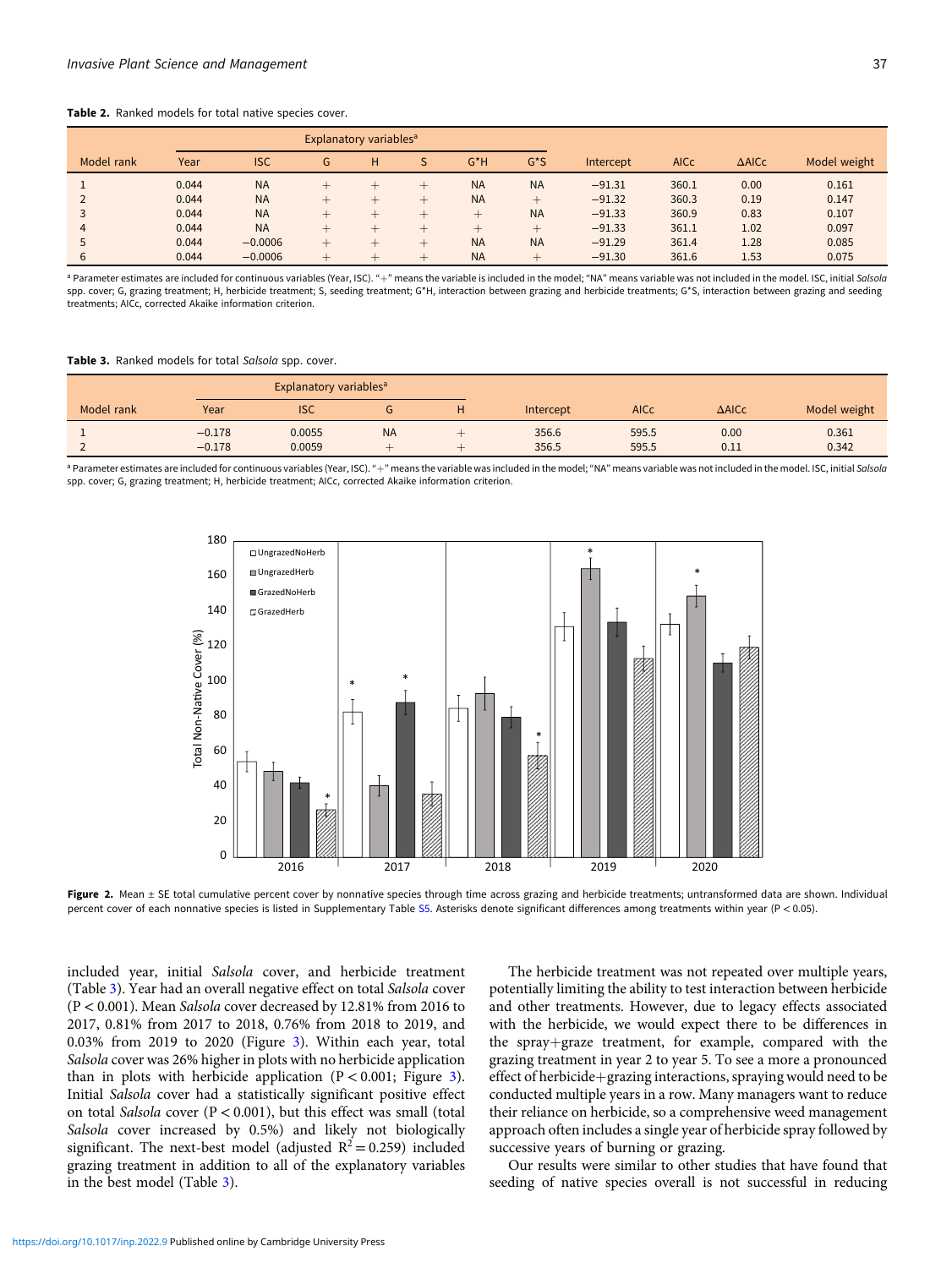<span id="page-5-0"></span>

Figure 3. Mean ± SE total percent cover of Salsola spp. through time across grazing and herbicide treatments; untransformed data are shown. Asterisks denote significant differences among treatments within year ( $P < 0.05$ ).

Salsola invasion (Antill et al. [2012\)](#page-6-0). This might be due to the relatively low establishment of seeded native species (Figure [1](#page-3-0)). Native species can be difficult to establish by seed in arid rangeland habitat (George and Davy [2020](#page-6-0); Kildisheva et al. [2016](#page-6-0)). Also, we broadcast seeded our plots. Seeding may have been more successful if seed had been covered by soil. Uncovered seed is less likely to succeed at sites with lower rainfall (George and Davy [2020\)](#page-6-0) and due to predation by rodents and birds (Nelson et al. [1970](#page-7-0)). Only the forage species mix resulted in any appreciable difference in seeded species cover compared with unseeded controls. Because forage species tend to demonstrate high establishment success, identifying species from this group that overlap with Salsola in resource use might provide utility for control.

Grazing is a feasible large-scale option for weed management and native plant enhancement by producers on dryland systems (Gornish et al. [2018b](#page-6-0); Hart and Ashby [1998](#page-6-0)). Grazing demonstrated high utility for controlling nonnative plant cover in general (Figure [2](#page-4-0)), particularly when paired with herbicide application. However, grazing alone did not have any effect on Salsola cover (Figure 3). This was unexpected, because while cattle avoid mature plants, young, tender Salsola individuals are palatable (Dittberner and Olson [1983](#page-6-0); USDA [1937\)](#page-7-0) and nutritious (Hageman et al. [1988\)](#page-6-0). In fact, they contain almost 19% crude protein, which is similar to early cut alfalfa (Medicago sativa L.) (Hageman et al. [1988\)](#page-6-0). It is possible that the dramatic decrease in Salsola through time obfuscated any grazing effects.

Because grazing is effective at reducing many common rangeland weeds and enhancing natives in many situations (Bartolome et al. [2014](#page-6-0); DiTomaso et al. [2013\)](#page-6-0), we advocate for employing grazing within a larger IPM strategy for Salsola control. This might be particularly important in situations where Salsola invasion includes multiple Salsola species, because each species responds dissimilarly to control approaches (Bruckart et al. [2004;](#page-6-0) Sobhian et al. [2003\)](#page-7-0). If grazing is to be used, stocking rates should be moderate, as Salsola can become a problem in situations where high levels of grazing creates bare ground and limits establishment of other vegetation that could create competitive situations (Antill et al. [2012](#page-6-0)).

Herbicide treatment has been shown to be successful in reducing Salsola cover (Antill et al. [2012;](#page-6-0) Supplementary Table [S1](https://doi.org/10.1017/inp.2022.9)), although the magnitude of control can vary depending on herbicide and applicator type (Young et al. [2008\)](#page-7-0). Herbicide is an important weed management tool on rangelands where large areas covered by Salsola can be treated by ground or aerial treatment. Herbicides are particularly useful for Salsola, because both established plant cover and seed germination can be reduced (Young and Whitesides [1987\)](#page-7-0). Specifically, Young and Whitesides ([1987](#page-7-0)) achieved 73% control of flowering Salsola plants treated with chlorsulfuron, glyphosate plus chlorsulfuron, paraquat, and bromoxynil plus metribuzin in crop fields after harvesting dryland small-grains. These same herbicides, in addition to others tested in their experiment, also reduced Salsola seed germination. Herbicide treatment (e.g., 2,4-D) may be most effective when conducted when Salsola plants are immature (McGinnies [1968\)](#page-7-0). Clearly, herbicide is an effective approach for Salsola management. However, application techniques can modify control success and should be considered before use. One example is widespread herbicide resistance reported for Salsola (e.g., Kumar et al. [2017](#page-6-0); Saari et al. [1992](#page-7-0)). Chlorsulfuron is an acetolactate synthase inhibitor  $(2^{(B)}$  category, Herbicide Resistance Action Committee, [https://hracglobal.com/tools/](https://hracglobal.com/tools/hrac-moa-2020-revision-description-and-master-herbicide-list) [hrac-moa-2020-revision-description-and-master-herbicide-list\)](https://hracglobal.com/tools/hrac-moa-2020-revision-description-and-master-herbicide-list) and has a different mode of action than 2,4-D  $(4^{(O)})$ ; alternating the use of these two herbicides could reduce the risk of herbicide resistance developing. Surfactant type has also been shown to affect control success (Harbour et al. [2003](#page-6-0)) and should be carefully identified with the assistance of experts before application. Finally, to limit unintended herbicide exposure on desired adjacent plants, season of application should be limited to when Salsola is actively growing and other species are dormant (e.g., Lyon et al. [2021](#page-6-0)).

In addition to the treatments we deployed, precipitation may have influenced Salsola cover. While data from this study do not demonstrate a relationship between precipitation and Salsola cover, we hypothesize this may have been a factor in reduced Salsola cover over time. Dewey [\(1893\)](#page-6-0) suggested that it is not the rain itself, but the increased competition with other plants in wet years that constrains Salsola populations. Young ([1991\)](#page-7-0) also indicated that Salsola does not compete well in the presence of other established plants. At our site in 2015, ranchers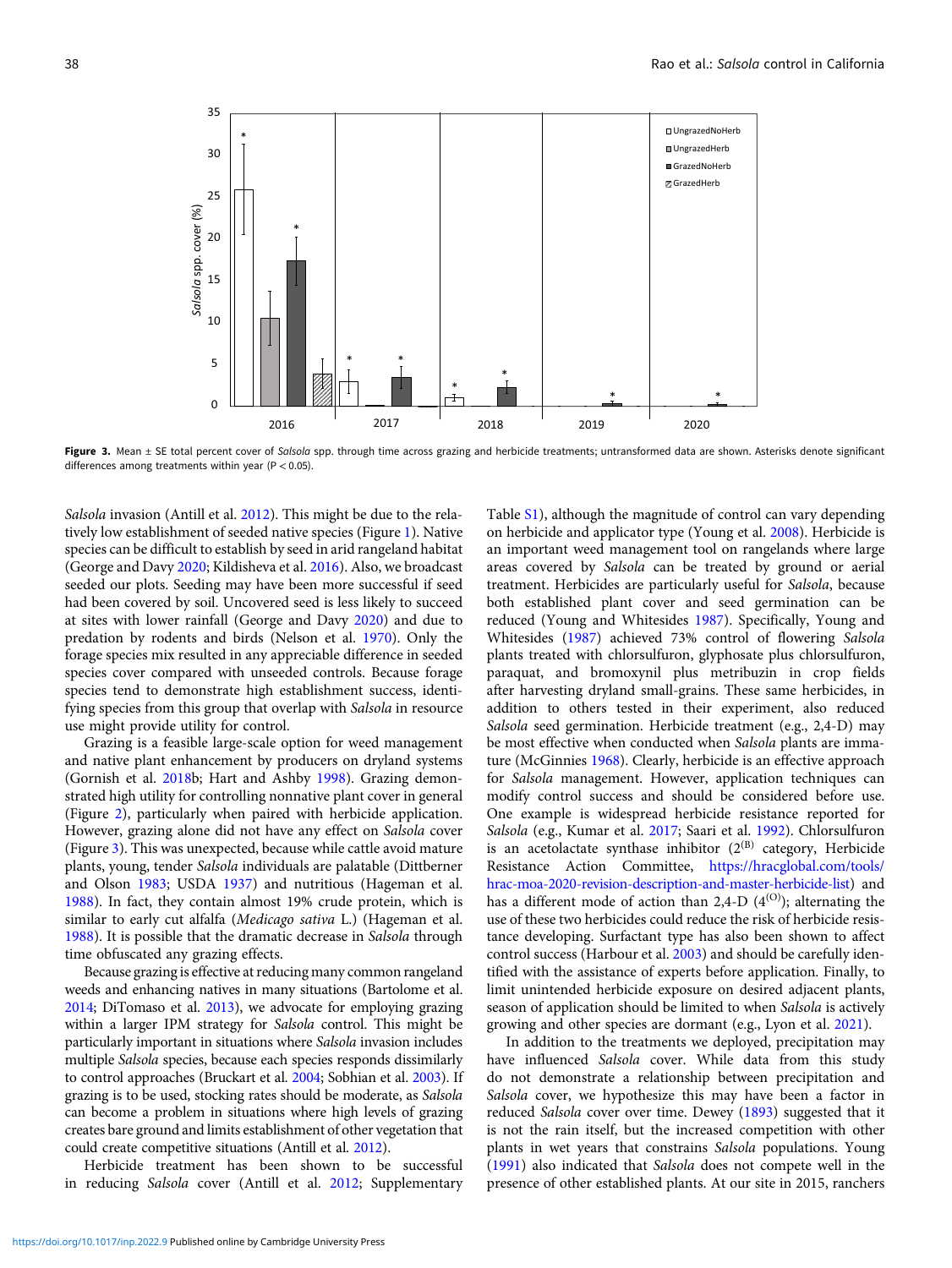<span id="page-6-0"></span>were concerned that Salsola was growing in areas they had not seen it before and population density at sites where it previously grew had increased. This was the third year of a severe drought during which rainfall was approximately 21.3 cm in 2012 to 2013, 15.8 cm in 2013 to 2014, and 23.1 cm in 2014 to 2015 (Supplementary Figure [S1\)](https://doi.org/10.1017/inp.2022.9). Average annual rainfall from 2001 to 2020 was 28.4 cm. It may be that Salsola was able to expand due to low rainfall and minimal competition from other plants. Rainfall in 2015 to 2016, which was our first year of data collection, was 36.5 cm, which is above average for the 2001 to 2020 time period, and the following year was even higher, which may in part account for the sharp reduction in Salsola cover we saw between years, even in no-herbicide and no-grazing plots. In fact, Figure [2](#page-4-0) shows that by 2019 and 2020, nonnative cover increased substantially, coinciding with the substantial drop in Salsola cover. We anticipate that longer-term collection of weather and Salsola cover data will clarify this relationship.

Supplementary material. To view supplementary material for this article, please visit <https://doi.org/10.1017/inp.2022.9>

Acknowledgments. We thank Fred Hrusa for identifying Salsola specimens. We thank Bill Whitney from the Topo Ranch and Todd and Wendy Sans from Sans-Topo Ranch for hosting our plots. We also thank Hedgerow Farms and L.A. Hearn Seed Company for seed donations. No conflicts of interest have been declared.

#### References

- Allen EB (1982) Water and nutrient competition between Salsola kali and two native grass species (Agropyron smithii and Bouteloua gracilis). Ecology 63:732–741
- Anonymous (2013) DMA® 4 IVM herbicide label. Specimen label revised 05-01-13. Indianapolis, IN: Dow AgroSciences. 10 p. [http://www.cdms.](http://www.cdms.net/ldat/ld4JS003.pdf) [net/ldat/ld4JS003.pdf](http://www.cdms.net/ldat/ld4JS003.pdf). Accessed: October 6, 2021
- Anonymous (2017) Roundup PowerMax® herbicide label. St Louis, MO: Monsanto. 48 p. [https://s3-us-west-1.amazonaws.com/agrian-cg-fs1](https://s3-us-west-1.amazonaws.com/agrian-cg-fs1-production/pdfs/Roundup_PowerMAX1e_Herbicide_Label.pdf) [production/pdfs/Roundup\\_PowerMAX1e\\_Herbicide\\_Label.pdf.](https://s3-us-west-1.amazonaws.com/agrian-cg-fs1-production/pdfs/Roundup_PowerMAX1e_Herbicide_Label.pdf) Accessed: October 6, 2021
- Anonymous (n.d.) Telar® XP herbicide label. Cary, NC: Bayer Environmental Science. 17 p. [https://www.environmentalscience.bayer.us/-/media/prfunited](https://www.environmentalscience.bayer.us/-/media/prfunitedstates/documents/resource-library/product-labels/telar-xp.ashx) [states/documents/resource-library/product-labels/telar-xp.ashx.](https://www.environmentalscience.bayer.us/-/media/prfunitedstates/documents/resource-library/product-labels/telar-xp.ashx) Accessed: October 6, 2021
- Antill TM, Naeth MA, Bork EW, Westhaver AL (2012) Russian thistle (Salsola tragus L.) control on bighorn sheep winter ranges in Jasper National Park. Nat Areas J 32:391–398
- Barroso J, Gourlie JA, Lutcher LK, Liu M, Mallory-Smith CA (2018) Identification of glyphosate resistance in Salsola tragus in north-eastern Oregon. Pest Manag Sci 74:1089–1093
- Bartolome JW, Allen-Diaz BH, Barry S, Ford LD, Hammond M, Hopkinson P, Ratclif F, Spiegal S, White MD (2014) Grazing for biodiversity in Californian Mediterranean grasslands. Rangelands 36:36–43
- Barton K (2020) MuMIn: Multi-Model Inference. R Package v. 1.43.17. [https://](https://CRAN.R-project.org/package=MuMIn) [CRAN.R-project.org/package](https://CRAN.R-project.org/package=MuMIn)=[MuMIn.](https://CRAN.R-project.org/package=MuMIn) Accessed: October 29, 2016
- Bean T, Davy J, Kyser G, Gornish E (2021) Integration of grazing and herbicide application to manage barb goatgrass (Aegilops triuncialis L.) and medusahead (Elymus caput-medusae L.) in pasture and rangelands. Calif Agric 75:83–89
- Bleak A, Plummer AP (1954) Grazing crested wheatgrass by sheep. J Range Manag 7:63–68
- Bruckart W, Cavin C, Vajna L, Schwarczinger I, Ryan FJ (2004) Differential susceptibility of Russian thistle accessions to Colletotrichum gloeosporioides. Biol Control 30:306–311
- Burnham KP, Anderson DR (2002) Model Selection and Multimodel Inference: A Practical Information-Theoretic Approach. 2nd ed. New York: Springer. 514 p
- Chepil WS (1946) Germination of weed seeds. I. Longevity, periodicity of germination, and vitality of seeds in cultivated soil. Scientific Agriculture 26:307–346
- Damgaard CF, Irvine KM (2019) Using the beta distribution to analyse plant cover data. J Ecol 107:2747–2759
- Davy J, Dykier K, Turri T, Gornish ES (2017) Forage seeding in rangelands increases production and prevents weed invasion. Calif Agric 71:239–248
- Dewey LH (1893) The Russian Thistle and Other Troublesome Weeds in the Wheat Region of Minnesota and North and South Dakota. Farmers' Bulletin No. 10. Washington, DC: U.S. Government Printing Office. 16 p
- DiTomaso JM, Kyser GB, Oneto SR, Wilson RG, Orloff SB, Anderson LW, Wright SD, Roncoroni JA, Miller TL, Prather TS, Ransom C (2013) Weed Control in Natural Areas in the Western United States. Davis, CA: Weed Research and Information Center, University of California. 544 p
- Dittberner PL, Olson MR (1983) The Plant Information Network (PIN) Data Base: Colorado, Montana, North Dakota, Utah, and Wyoming. Washington, DC: U.S. Department of the Interior, U.S. Fish and Wildlife Service. 786 p
- Farrell HL, Gornish ES (2019) Pennisetum ciliaris: a review of treatment efficacy, competitive traits, and restoration opportunities. Invasive Plant Sci Manag 12:203–213
- Fick SE, Decker C, Duniway MC, Miller ME (2016) Small-scale barriers mitigate desertification processes and enhance plant recruitment in a degraded semiarid grassland. Ecosphere 7:1–16
- George M, Davy J (2020) Ecology and Management of Annual Rangelands Series: Vegetation Management. UC ANR Publication 8548. Davis: University of California Publications. 28 p
- Goeden RD, Ricker DW (1968) The phytophagous insect fauna of Russian thistle (Salsola kali var. tenuifolia) in southern California. Ann Entomol Soc Am 61:67–72
- Gornish ES, Case E, Valle M, Bean TM, Moore-O'Leary KA (2018a) A systematic review of management efforts on goatgrass (Aegilops spp.) dominance. Plant Ecol 219:549–560
- Gornish ES, Eastburn DJ, Oneto S, Roche LM (2018b) Livestock grazing and topographic site effects on grassland plant communities after long-term grazing cessation. Rangeland J 40:577–582
- Grueber CE, Nakagawa S, Laws RJ, Jamieson IG (2011) Multimodel inference in ecology and evolution: challenges and solutions. J Evol Biol 24:699–711
- Hageman JH, Fowler JL, Suzukida M, Salas V, Lecaptain R (1988) Analysis of Russian thistle (Salsola species) selections for factors affecting forage nutritional value. J Range Manag 41:155–158
- Harbour JD, Messersmith CG, Ramsdale BK (2003) Surfactants affect herbicides on kochia (Kochia scoparia) and Russian thistle (Salsola iberica) Weed Sci 51:430–434
- Hart RH, Ashby MM (1998) Grazing intensities, vegetation and heifer gains: 55 years on shortgrass. J Range Manag 51:392–398
- Hergert HJ, Mealor BA, Kniss AR (2015) Inter-and intraspecific variation in native restoration plants for herbicide tolerance Ecol Restor 33:74–81
- Hrusa GF (2012) Salsola. In Jepson eFlora, ed. Jepson Flora Project. [http://ucjeps.berkeley.edu/eflora/eflora\\_display.php?tid](http://ucjeps.berkeley.edu/eflora/eflora_display.php?tid=11507)=[11507.](http://ucjeps.berkeley.edu/eflora/eflora_display.php?tid=11507) Accessed: February 4, 2021
- Kildisheva OA, Erickson TE, Merritt DJ, Dixon KW (2016) Setting the scene for dryland recovery an overview and key findings from a workshop targeting seed-based restoration. Restor Ecol 24: S36–S42
- Koukoura Z, Menke J (1995) Competition for soil water between perennial bunch-grass (Elymus glaucus BB) and blue oak seedlings (Quercus douglasii H. & A.). Agrofor Syst 32:225–235
- Kumar V, Spring JF, Jha P, Lyon DJ, Burke IC (2017) Glyphosate-resistant Russian-thistle (Salsola tragus) identified in Montana and Washington. Weed Technol 2:238–251
- Lecce F, Paolini A, Tronci C, Gültekin L, Di Cristina F, Korotyaev BA, Colonnelli E, Cristofaro M, Smith L (2008) Explorations in central Asia and Mediterranean basin to select biological control agents for Salsola tragus. Pages 173-177 in Proceedings of the XII International Symposium on Biological Control of Weeds, La Grande Motte, France. Wallingford, UK: CAB International
- Lyon DJ, Barroso J, Thorne ME, Gourlie J, Lutcher LK (2021) Russian thistle (Salsola tragus L.) control with soil-active herbicides in no-till fallow. Weed Technol 35:547–553